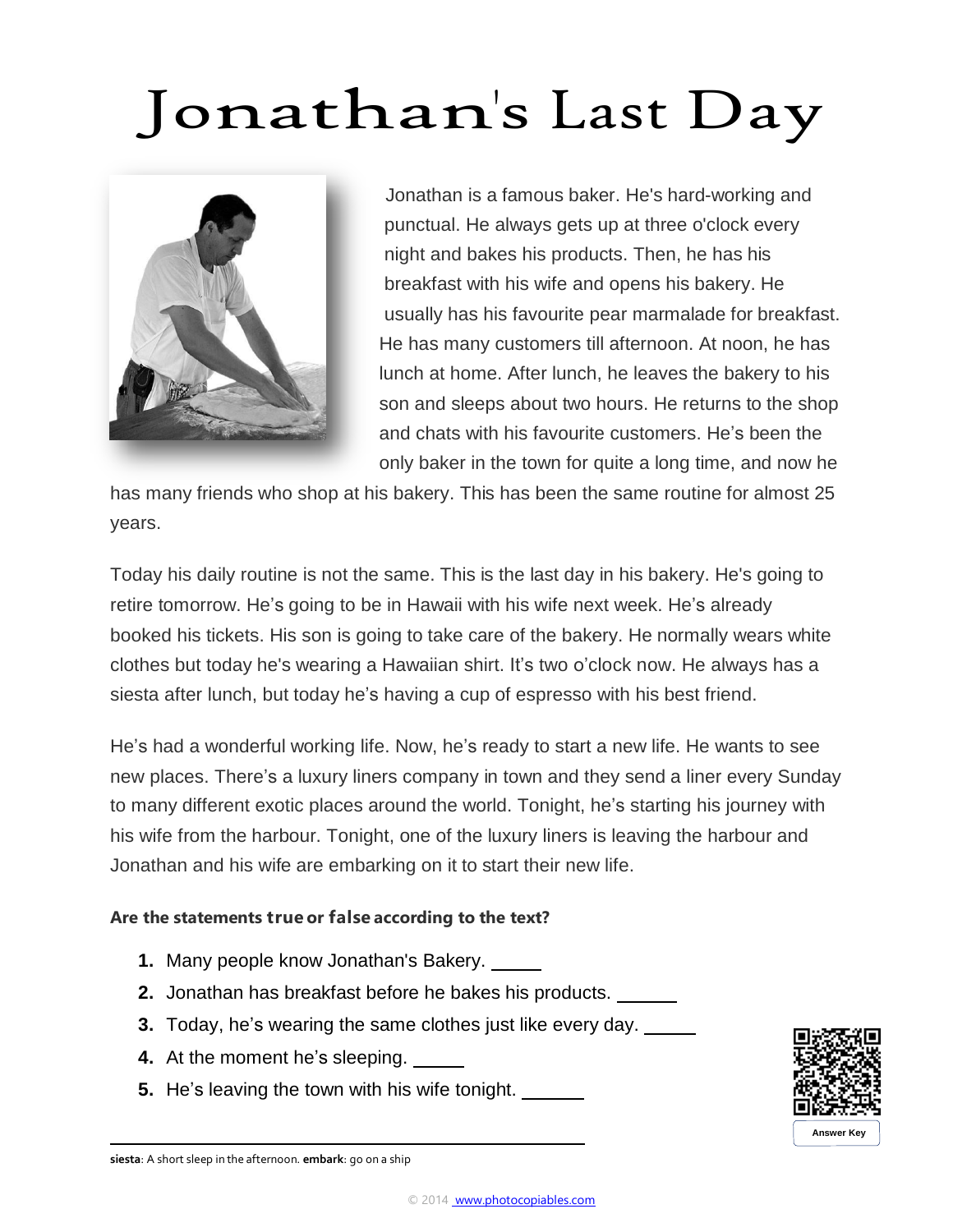# Jonathan 's Last Day



Jonathan is a famous baker. He's hard-working and punctual. He always gets up at three o'clock every night and bakes his products. Then, he has his breakfast with his wife and opens his bakery. He usually has his favourite pear marmalade for breakfast. He has many customers till afternoon. At noon, he has lunch at home. After lunch, he leaves the bakery to his son and sleeps about two hours. He returns to the shop and chats with his favourite customers. He's been the only baker in the town for quite a long time, and now he has many friends who

shop at his bakery. This has been the same routine for almost 25 years.

Today his daily routine is not the same. This is the last day in his bakery. He's going to retire tomorrow. He's going to be in Hawaii with his wife next week. He's already booked his tickets. His son is going to take care of the bakery. He normally wears white clothes but today he's wearing a Hawaiian shirt. It's two o'clock now. He always has a siesta after lunch, but today he's having a cup of espresso with his best friend.

He's had a wonderful working life. Now, he's ready to start a new life. He wants to see new places. There's a luxury liners company in town and they send a liner every Sunday to many different exotic places around the world. Tonight, he's starting his journey with his wife from the harbour. Tonight, one of the luxury liners is leaving the harbour and Jonathan and his wife are embarking on it to start their new life.

### **Are the statements true or false according to the text?**

- **1.** Many people know Jonathan's Bakery.
- **2.** Jonathan has breakfast before he bakes his products.
- **3.** Today, he's wearing the same clothes just like every day.
- **4.** At the moment he's sleeping.
- **5.** He's leaving the town with his wife tonight.

**siesta**: A short sleep in the afternoon. **embark**: go on a ship